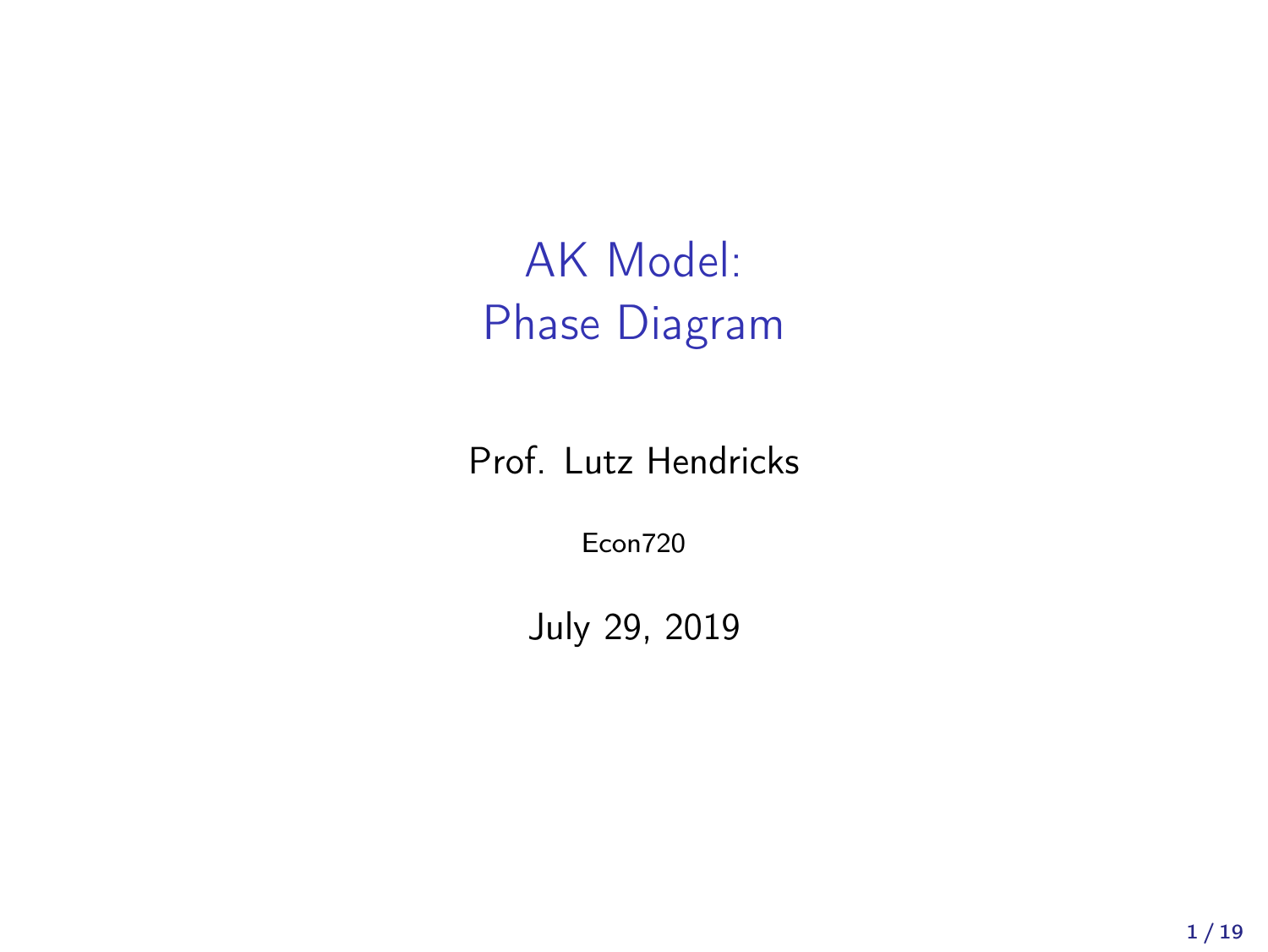#### Introduction

We study an endogenous growth model with transitional dynamics. The model is asymptotically AK.

As an example of a phase diagram with endogenous growth.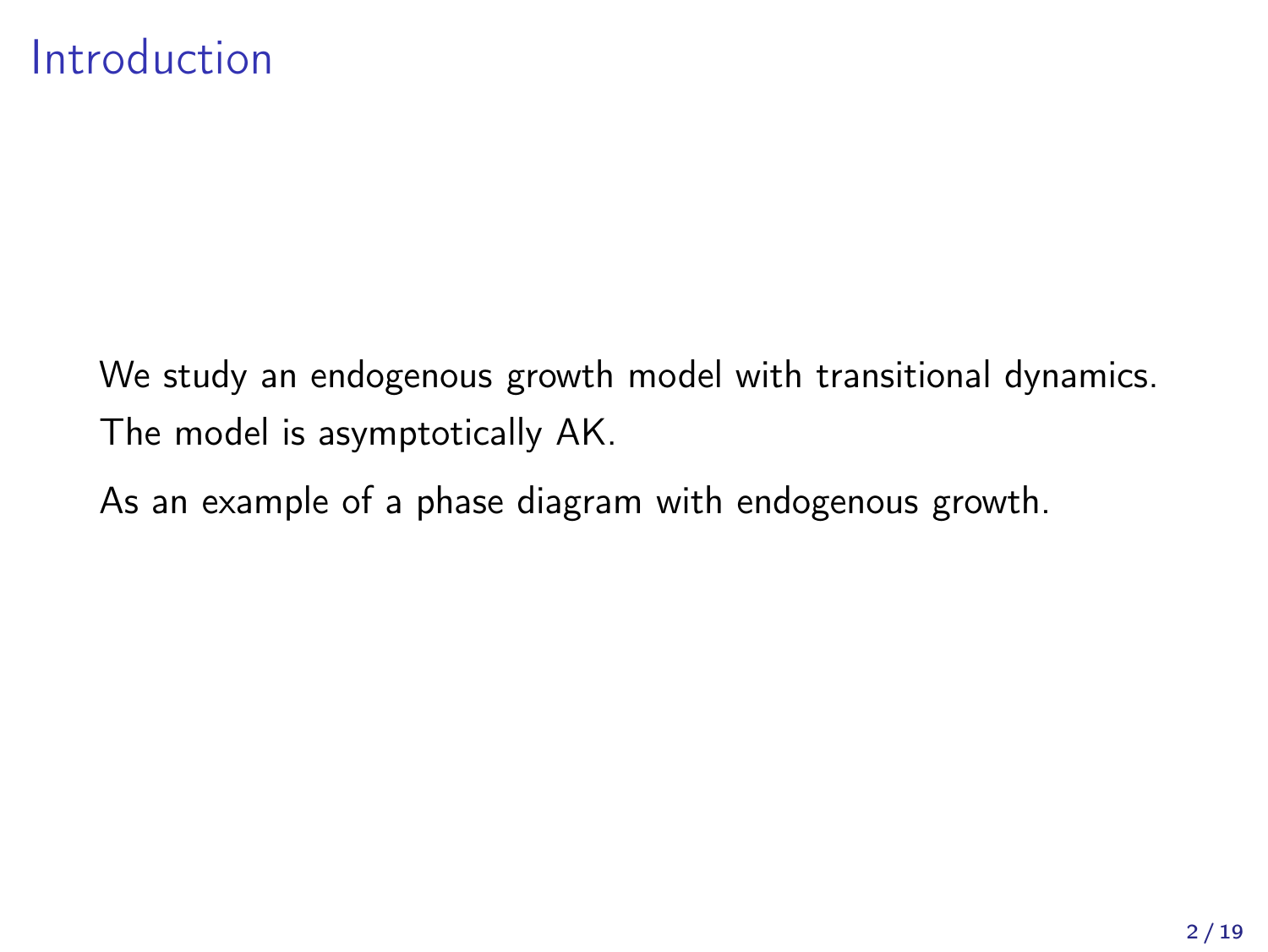### The Model

We modify the *Ak* model's production function:

$$
H(K,L) = AK + F(K,L)
$$
\n(1)

In intensive form

$$
h(k) = Ak + f(k)
$$

where  $F(K,L) = Lf(k)$  satisfies Inada conditions and has constant returns to scale in *K* and *L* jointly.

For simplicity, assume  $f(k) = k^{\alpha}$  with  $\alpha < 1$ .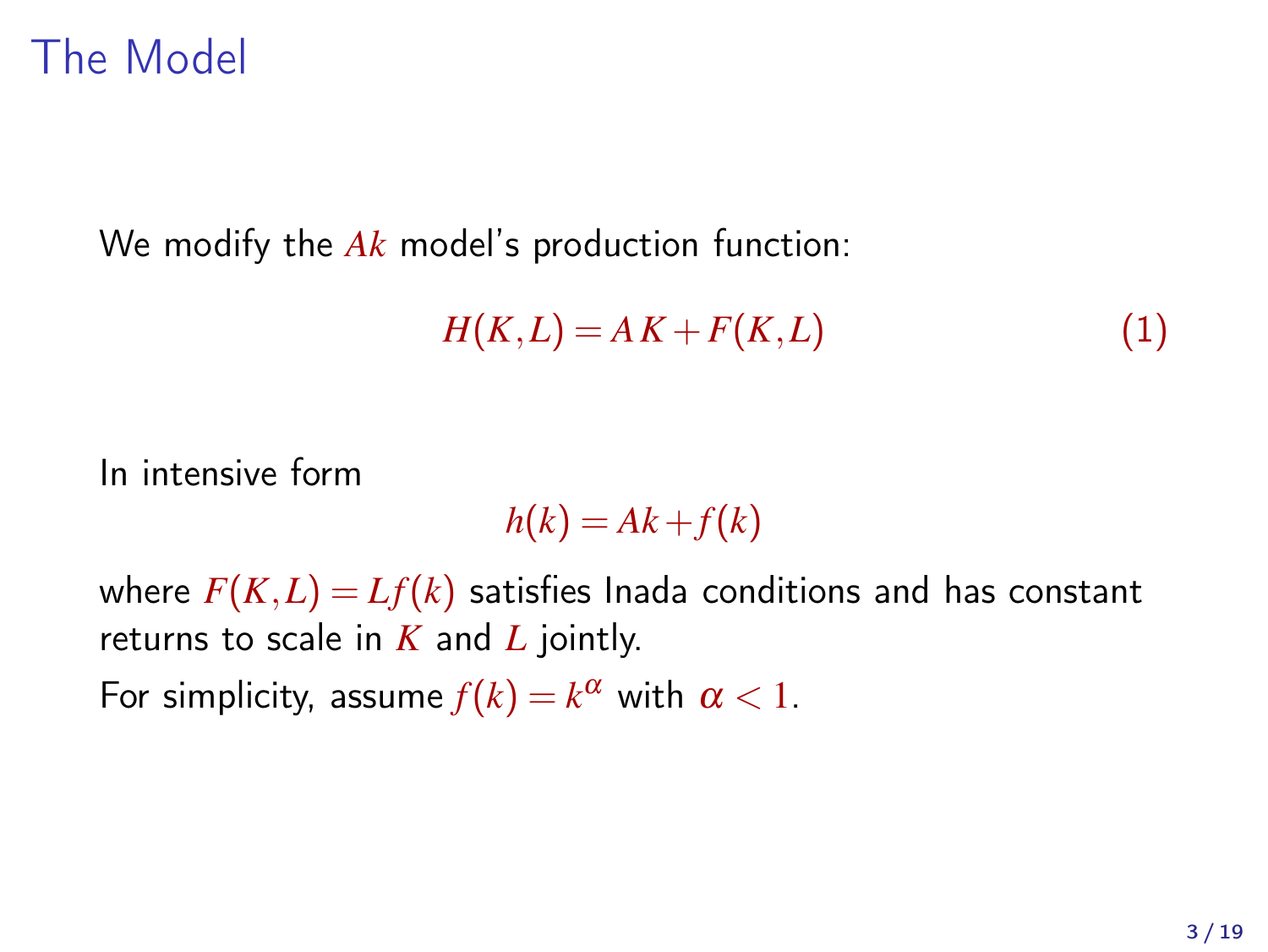## **Equilibrium**

The only change to the equilibrium conditions of the *Ak* model: the marginal product of capital is not *A* but

$$
H_K(K, L) = A + F_K(K, L) = A + f'(k)
$$
 (2)

Laws of motion:

<span id="page-3-0"></span>
$$
\dot{k} = h(k) - (n+\delta)k - c
$$
\n(3)  
\n
$$
g(c) = (h'(k) - \delta - \rho)/\sigma
$$
\n(4)

Asymptotically,  $f'(k) \to 0$  and the model becomes  $Ak$ .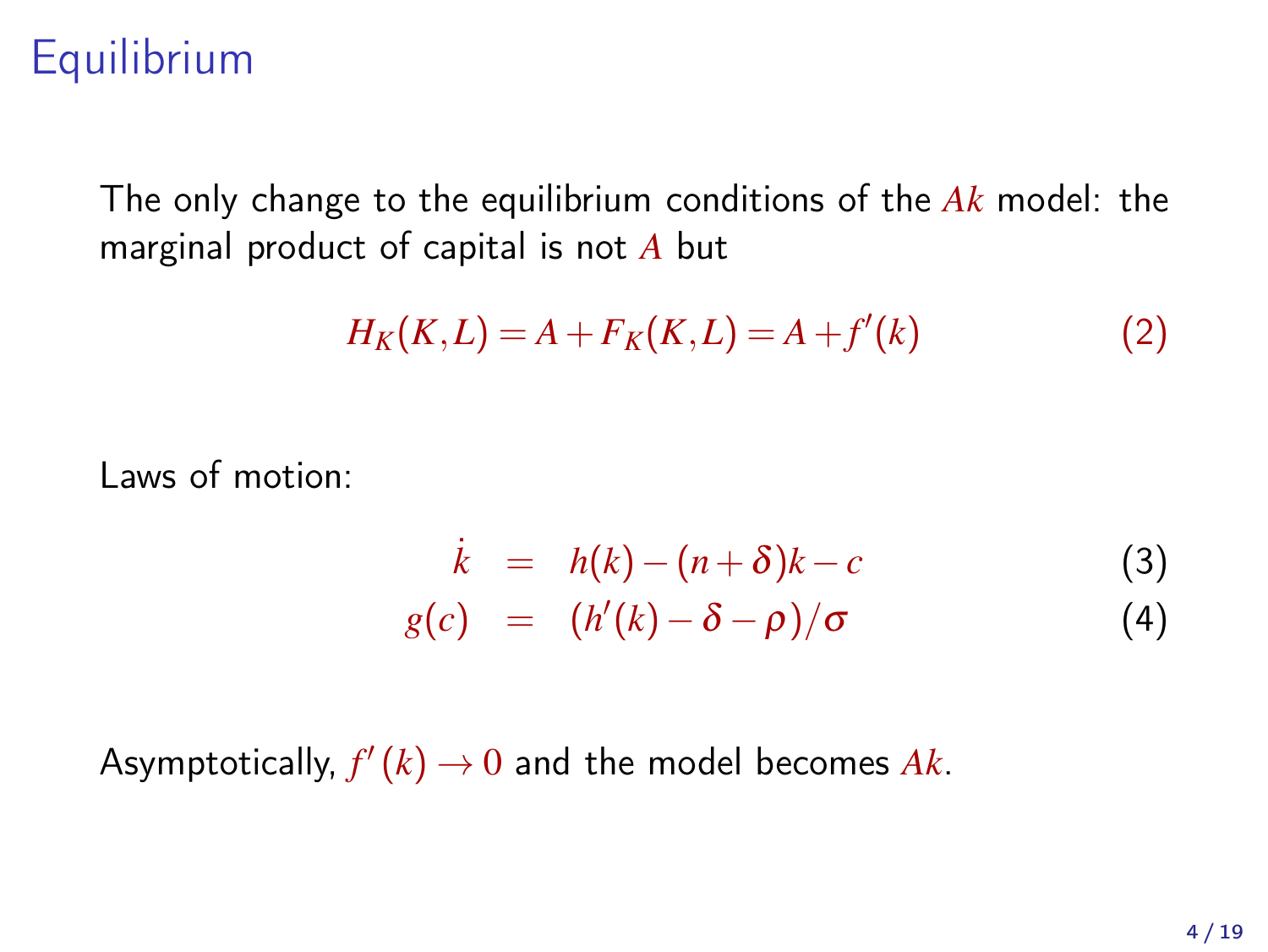# Phase Diagram with Endogenous Growth

How to draw a phase diagram when *c* and *k* grow at endogenous rates?

One approach: Find ratios that are constant asymptotically For inspiration, start from

$$
g(k) = h(k)/k - (n+\delta) - c/k \tag{5}
$$

That suggests to try:

$$
\triangleright z = h(k)/k
$$
  

$$
\triangleright x = c/k.
$$

Another approach: detrend the model and then draw the phase diagram.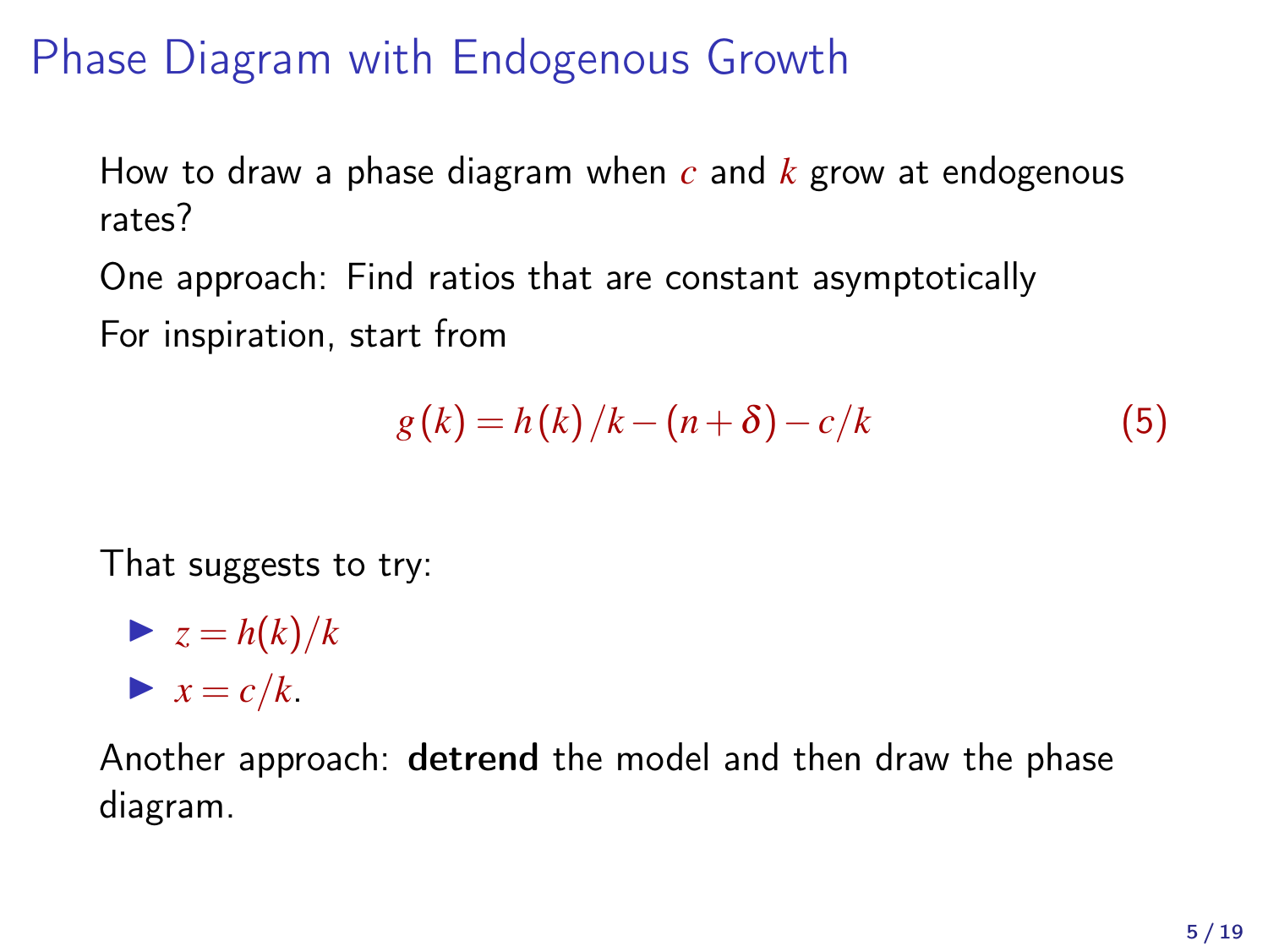$$
g(z) = g(h(k)) - g(k)
$$
(6)  

$$
g(x) = g(c) - g(k)
$$
(7)

- $\blacktriangleright$  We therefore need to find expressions for  $g(h(k)), g(k)$ , and *g*(*c*) in terms of *z* and *x* only.
- ▶ First rewrite the law of motion for *k* as

$$
g(k) = h(k)/k - \delta - n - c/k
$$
  
=  $z - \delta - n - x$  (9)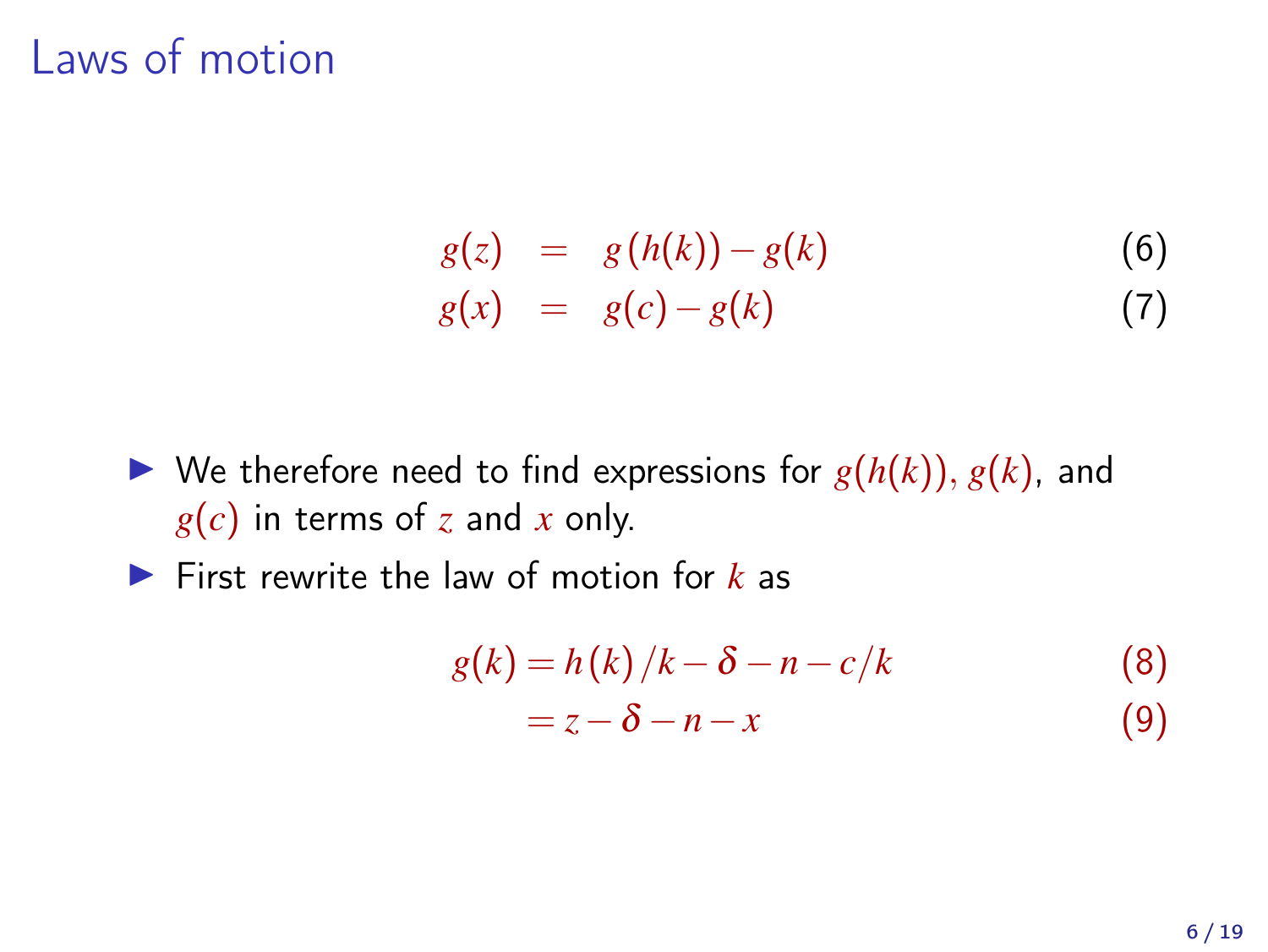$$
\triangleright \text{ Next, } g(c) = [h'(k) - \delta - \rho]/\sigma.
$$

 $\blacktriangleright$  We need to replace  $h'(k)$ .

▶ Note that

$$
h'(k) = A + \alpha f(k)/k = A + \alpha (z - A) = \alpha z + (1 - \alpha)A
$$

$$
\blacktriangleright
$$
 Use this to rewrite (4) as

$$
g(c) = \frac{\alpha z + (1 - \alpha)A - \delta - \rho}{\sigma}
$$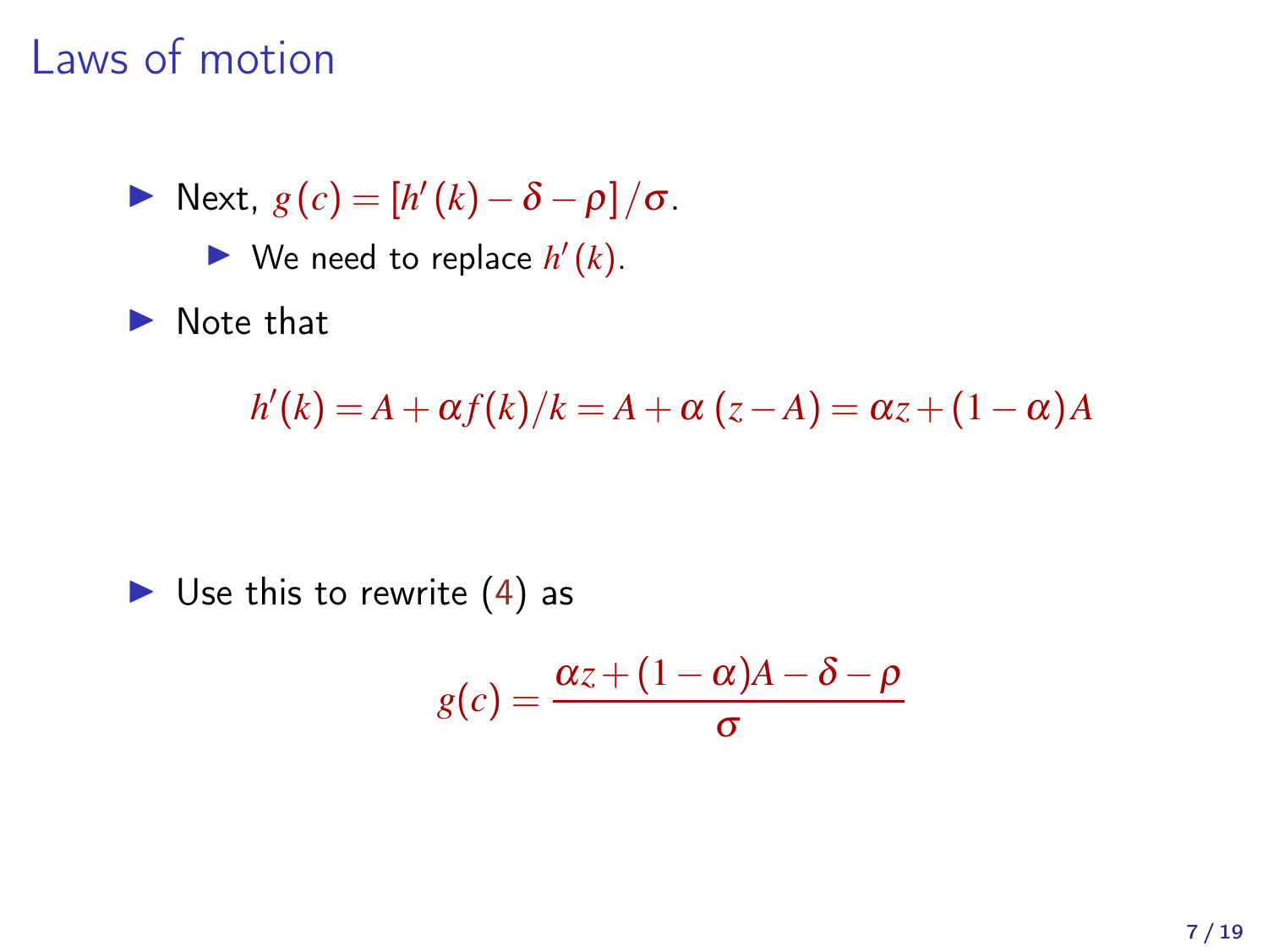Finally,

$$
g(h(k)) = \frac{h'(k)k}{h(k)} g(k) = \frac{\alpha z + (1 - \alpha)A}{z} g(k)
$$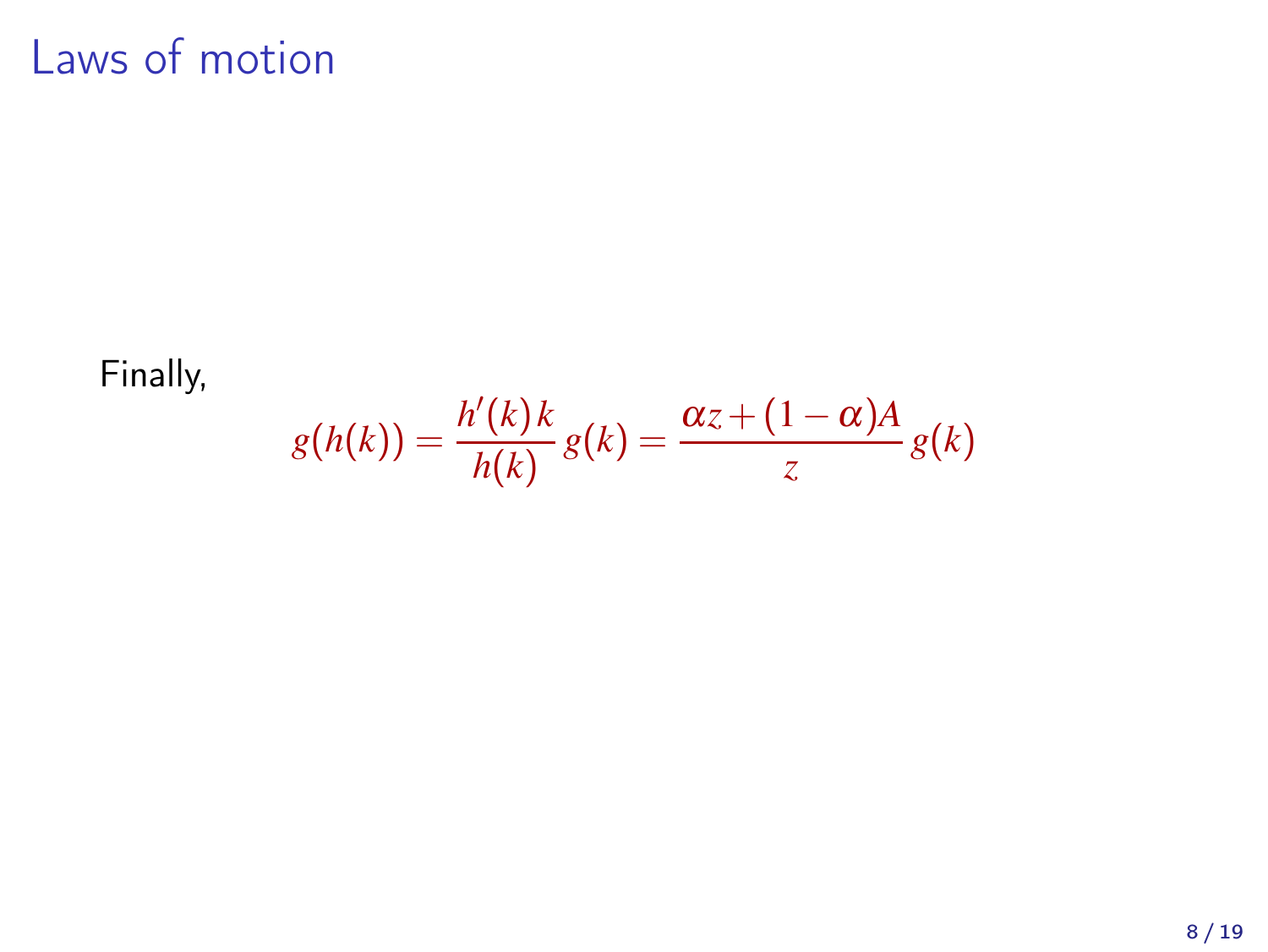$$
g(z) = g(h(k)) - g(k)
$$
  
= 
$$
[\frac{\alpha z + (1 - \alpha)A}{z} - 1][z - x - n - \delta]
$$
  
= 
$$
(1 - \alpha)(A/z - 1)[z - x - n - \delta]
$$

and

$$
g(x) = g(c)-g(k)
$$
  
= 
$$
\frac{\alpha z + (1-\alpha)A - \rho - \delta}{\sigma} - z + x + n + \delta
$$
  
= 
$$
\varphi + x + z(\alpha/\sigma - 1)
$$

where  $\varphi = n + \delta + (1 - \alpha)A/\sigma - (\rho + \delta)/\sigma$ .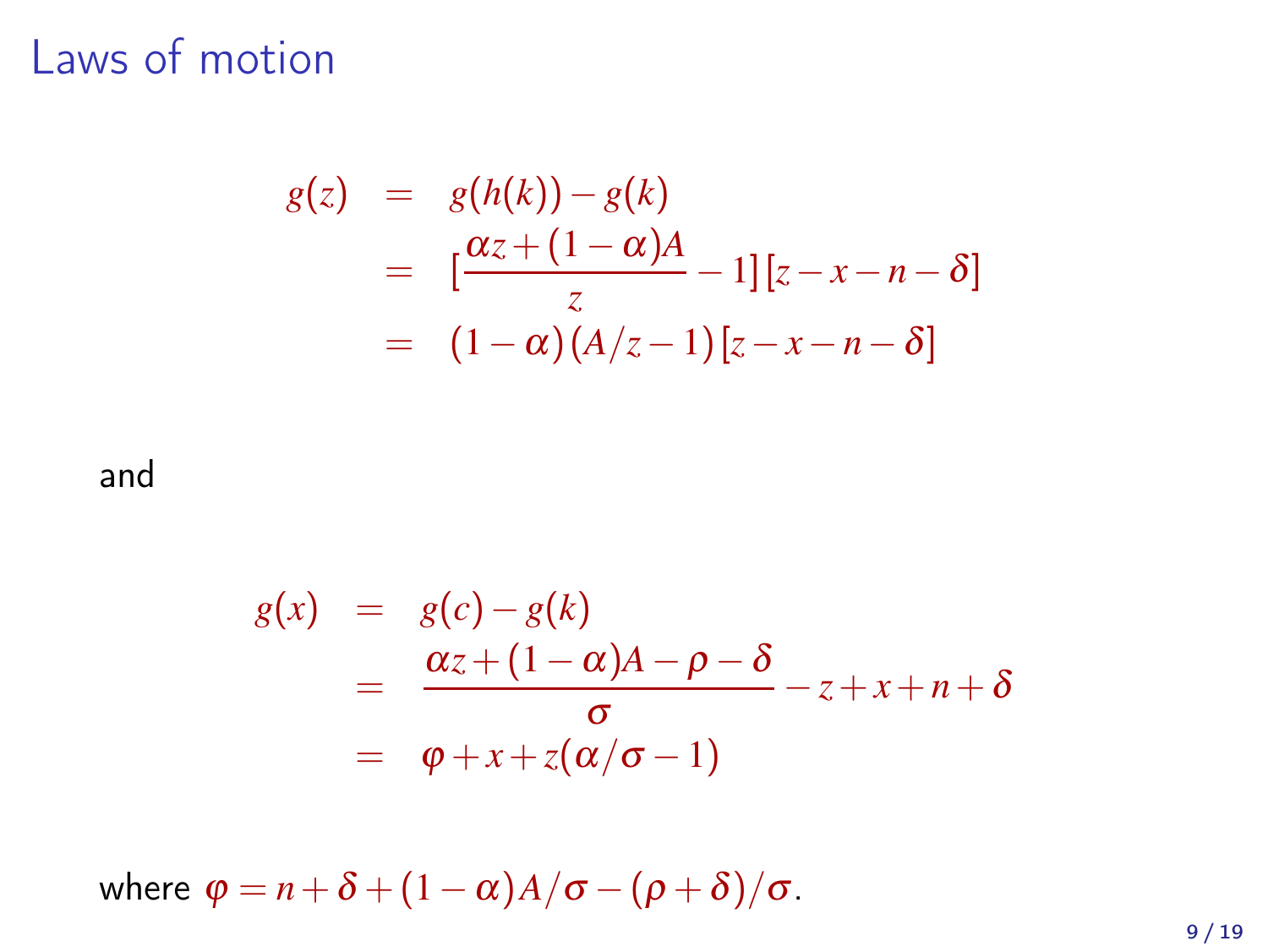# Phase diagram

 $\dot{x} = 0$  requires

$$
x_{ss} = (1 - \alpha/\sigma) z_{ss} - \varphi \tag{10}
$$

For realistic parameter values (e.g.  $\alpha \simeq 0.3$  and  $\sigma \geq 1$ ), we have  $0 < 1 - \alpha/\sigma < 1$ .

- ▶ Negative intercept.
- $\blacktriangleright$  Slope  $< 1$ .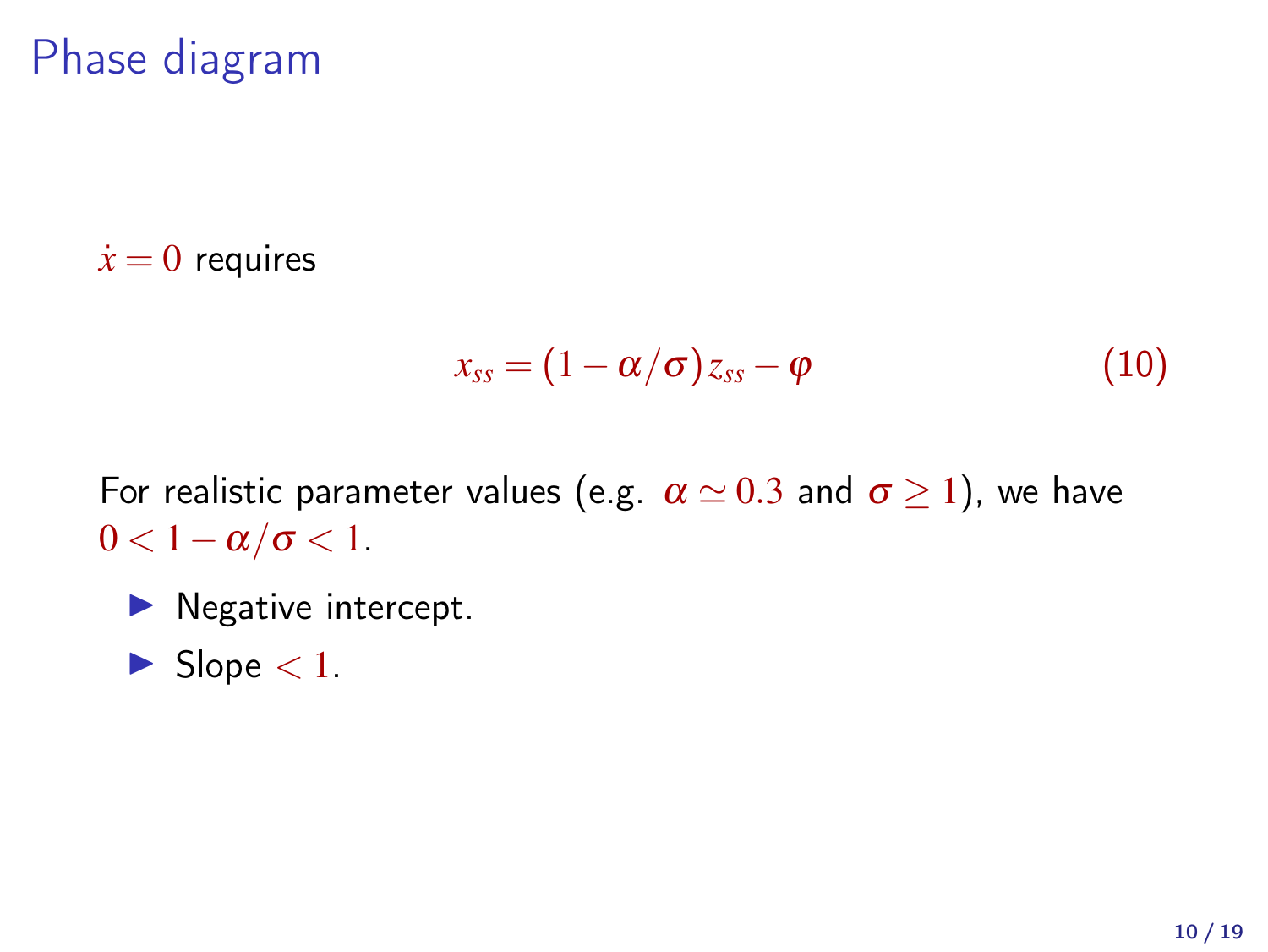#### $\dot{z} = 0$  Locus

 $\dot{z} = 0$  has two solutions:

 $\blacktriangleright$   $z = A$  or  $\blacktriangleright$  *x* = *z*−*n*−δ.

In steady state:

$$
z_{ss} = A \tag{11}
$$

because

$$
\lim_{k \to \infty} z = \lim_{k \to \infty} \frac{Ak + f(k)}{k} = A \tag{12}
$$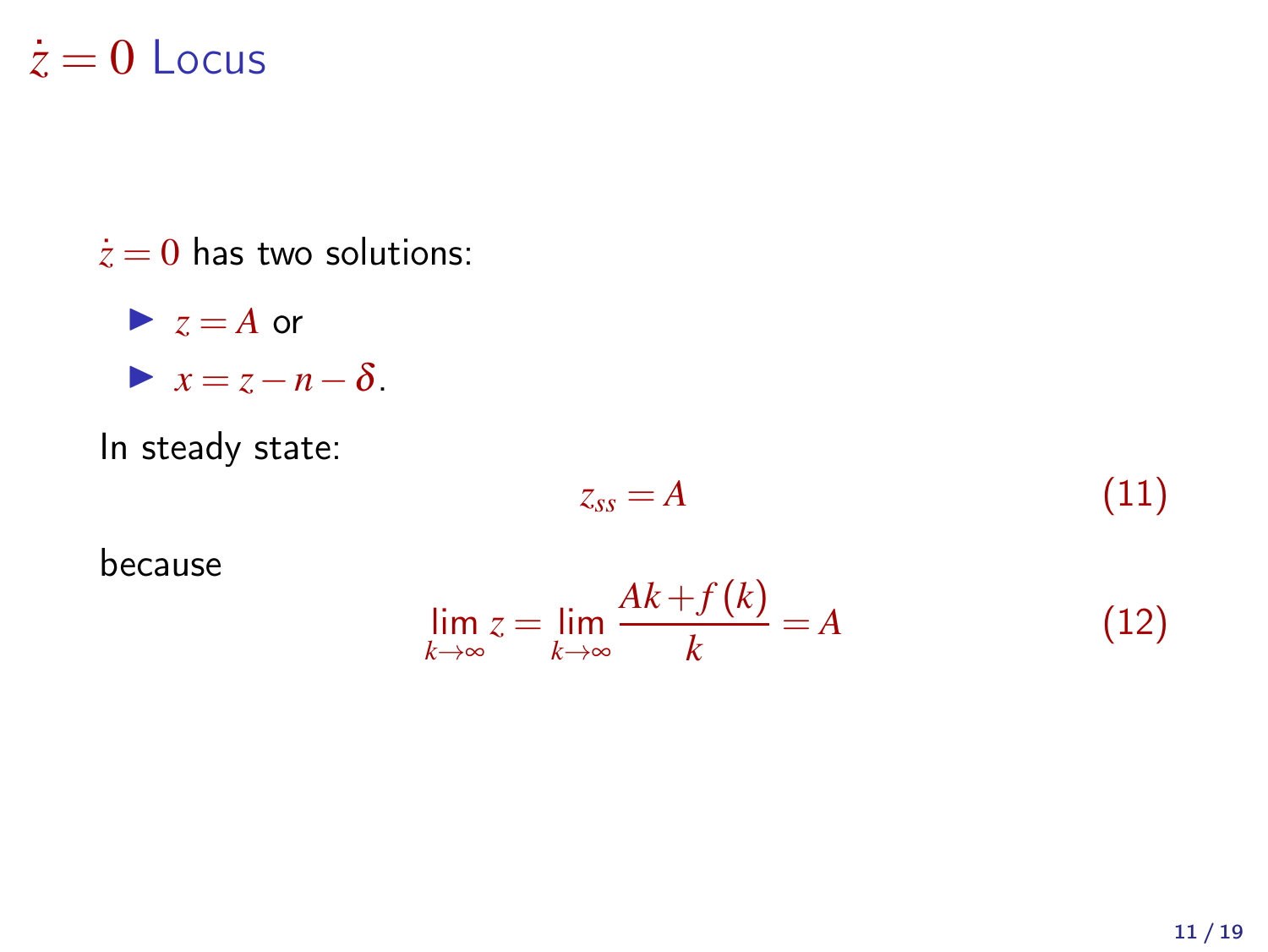### $\dot{z} = 0$  Locus

But for finite *k*:  $z = A/k + f(k)/k > A$ .

Therefore the relevant condition is

$$
x = z - n - \delta \tag{13}
$$

$$
\blacktriangleright
$$
 Negative intercept

 $\blacktriangleright$  Slope = 1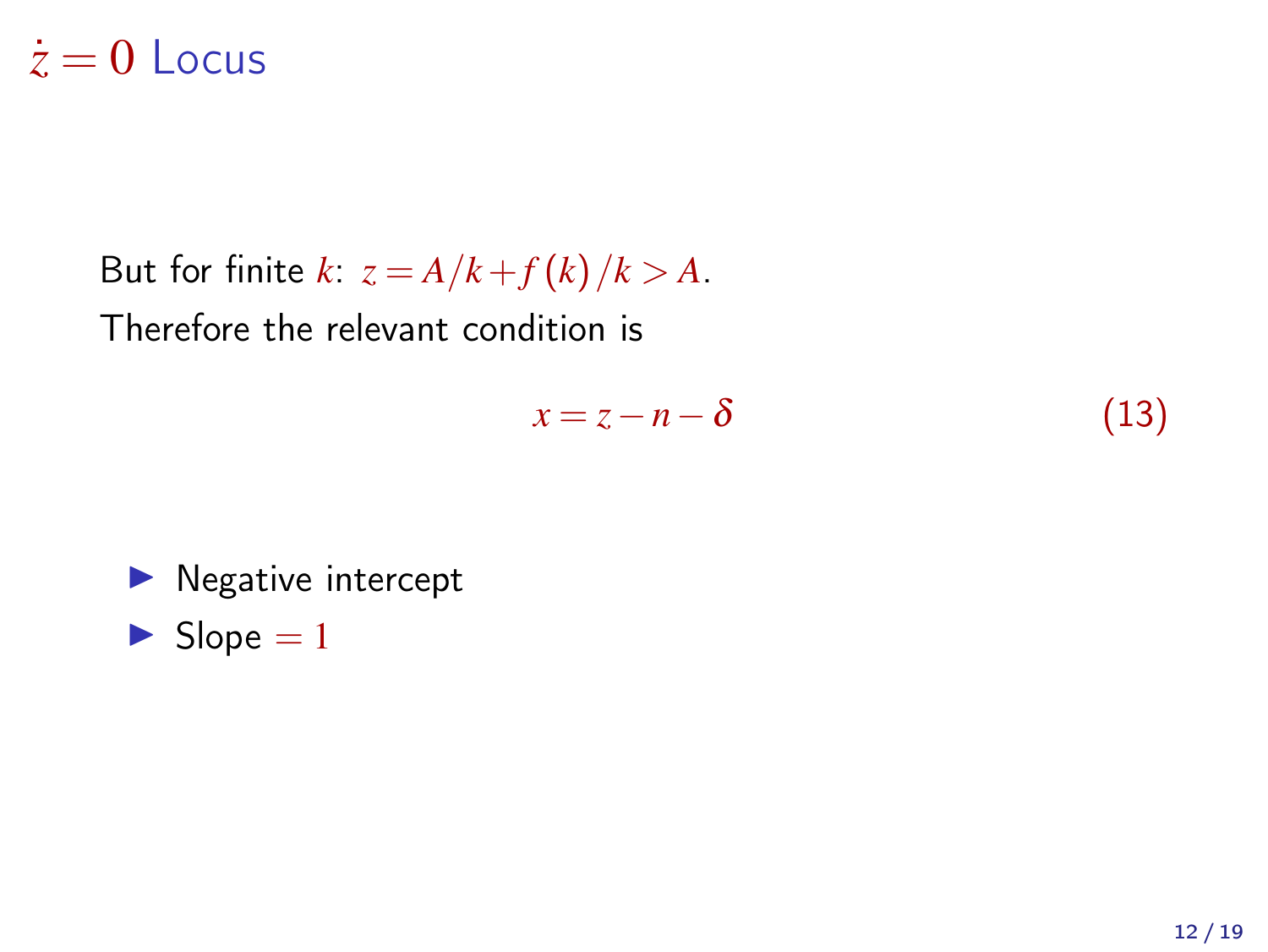## Summary

Laws of motion:

$$
\dot{z} = (1-\alpha)(A-z)(z-x-n-\delta)
$$

$$
g(x) = \varphi + x + z(\alpha/\sigma - 1)
$$

$$
\dot{z} = 0: x = z - n - \delta
$$
  

$$
\dot{x} = 0: x = -\varphi + (1 - \alpha/\sigma)z
$$

Steady state:  $z = A$ . Otherwise:  $z > A$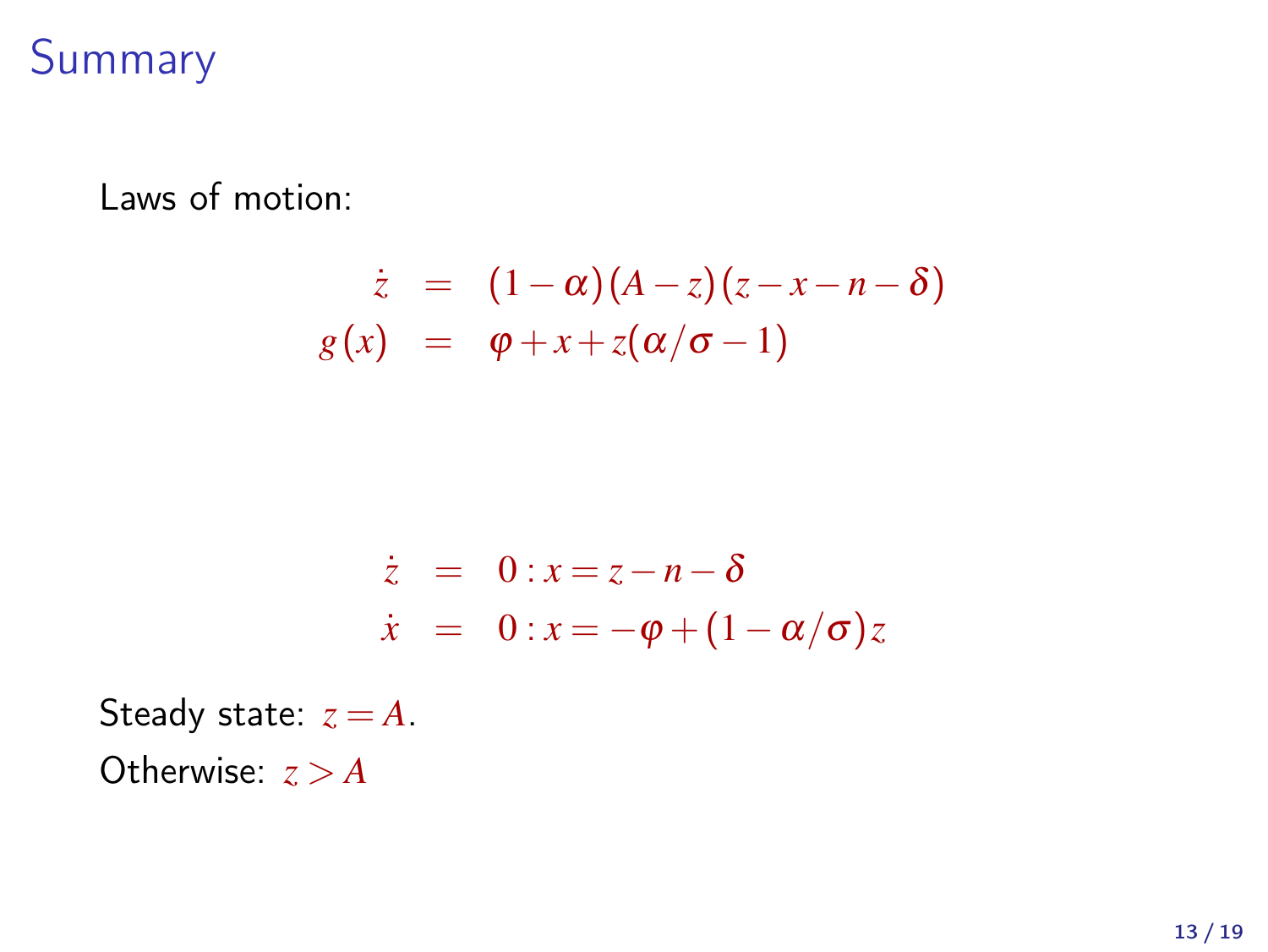Phase Diagram with Endogenous Growth

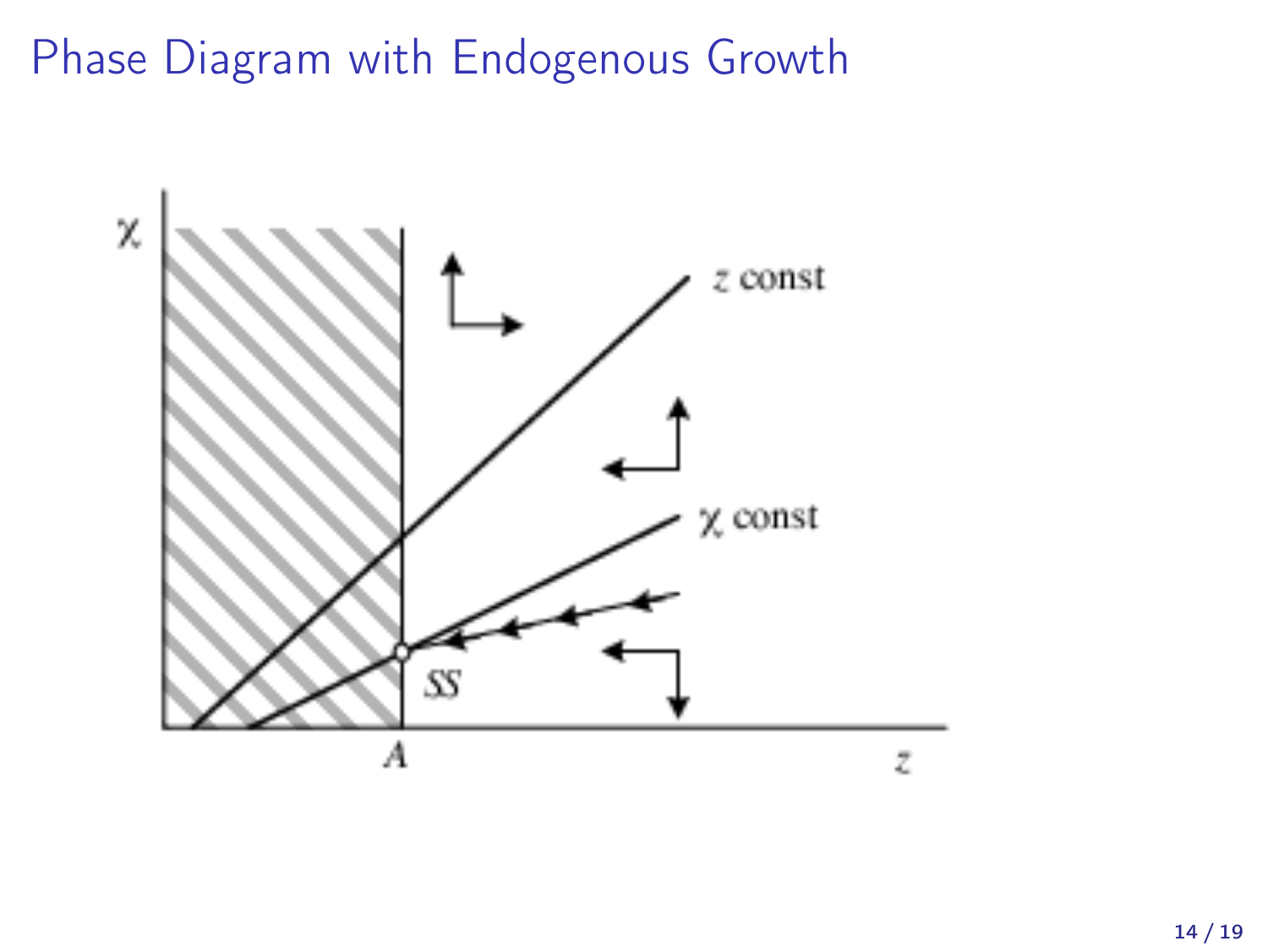Phase Diagram with Endogenous Growth

This system is saddle-path stable.

Consider  $x_0$  above the saddle path

 $\blacktriangleright$   $x = c/k$  grows over time; in fact  $g(x) > 0$  (strictly above  $\dot{x} = 0$ ) implies  $x \rightarrow \infty$ 

- $\blacktriangleright$   $z = h(k)/k$  grows over time; that means that *k* must shrink
- ► feasibility requires  $g(k) = h(k)/k \delta c/k$ ; therefore  $k \to 0$
- ► but then  $g(c) \rightarrow \infty$  which violates TVC and feasibility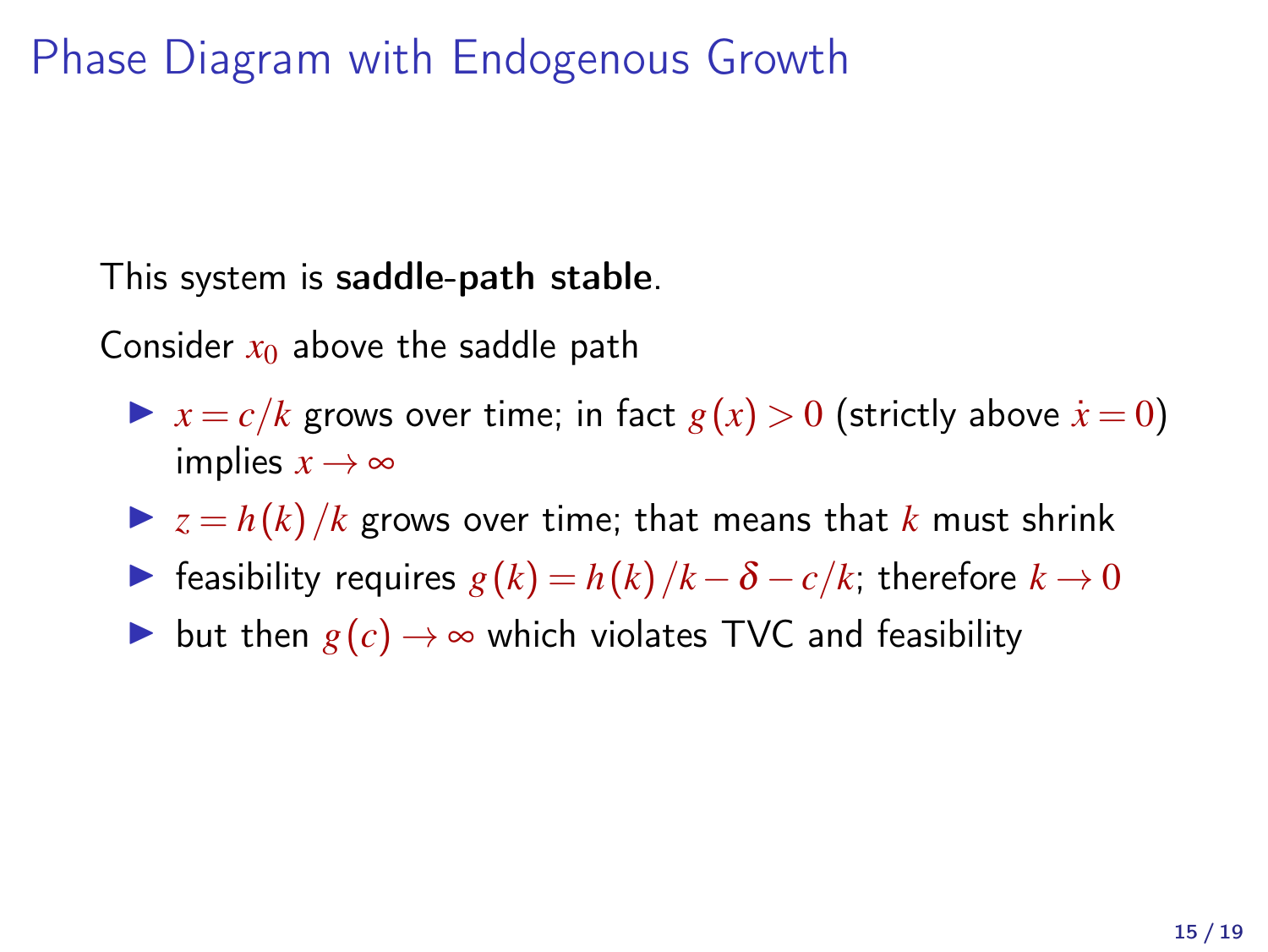# **Stability**

Consider  $x_0$  below the saddle path

- if above  $\dot{x} = 0$ : it eventually crosses above the saddle, which is impossible
- ► otherwise  $g(z) < 0$  until  $z \rightarrow A$  which implies  $k \rightarrow \infty$
- $\triangleright$  then *g*(*u'*) → *A* − δ − ρ
- ► this violates TVC:  $\lim_{t\to\infty} e^{-\rho t}u'(c_t)k_t\to\infty$

Both *x* and *z* converge monotonically to the steady state.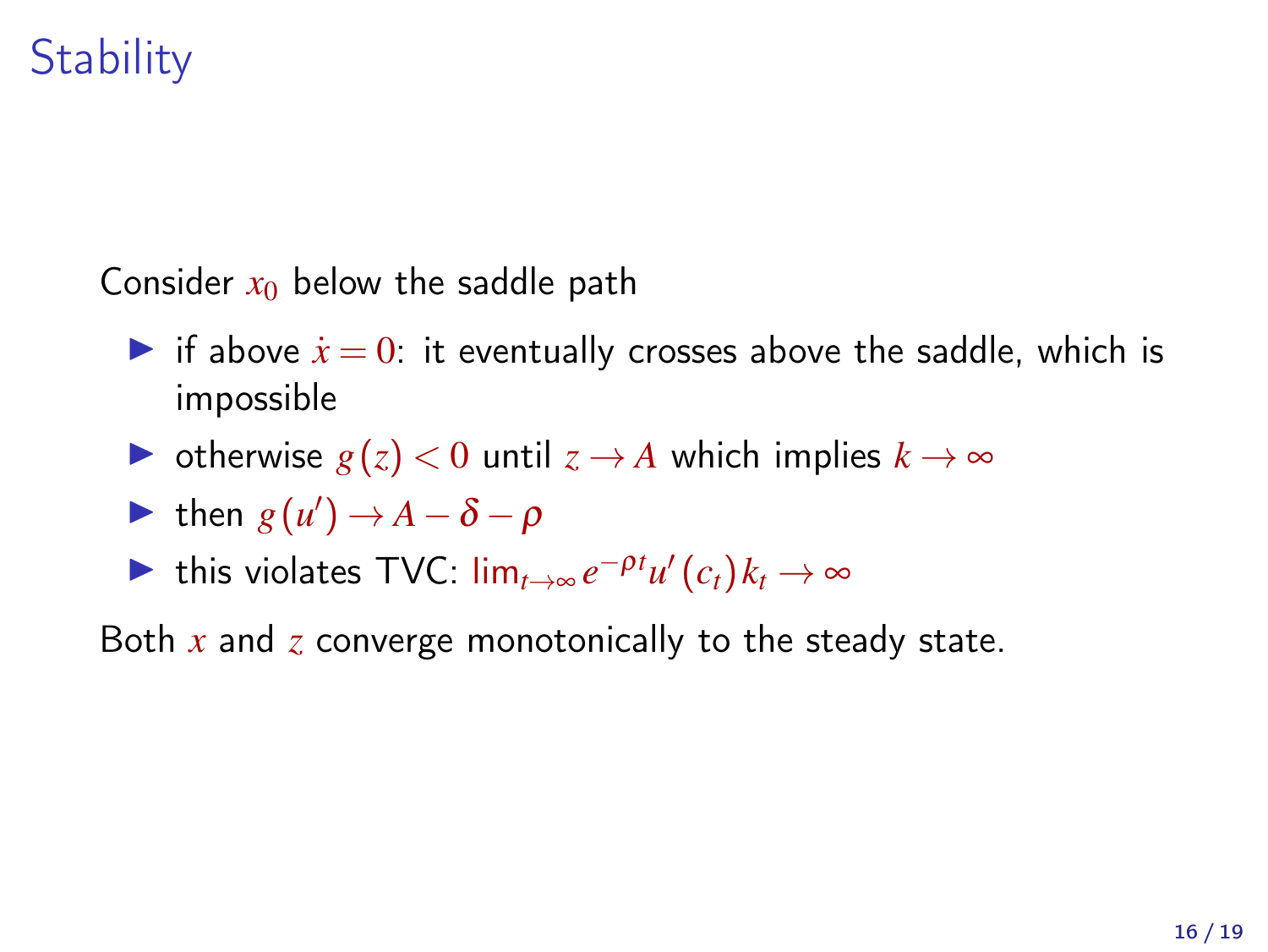# **Summary**

The important point is the general approach for dealing with the dynamics of growing economies:

- 1. Write out the equilibrium conditions as usual.
- 2. Find conditions characterizing the balanced growth path.
- 3. Find ratios that are constant on the balanced growth path (*x* and *z*).
- 4. Express the laws of motion of the economy in terms of these ratios.

An alternative approach is to transform the economy into stationary form before characterizing its equilibrium.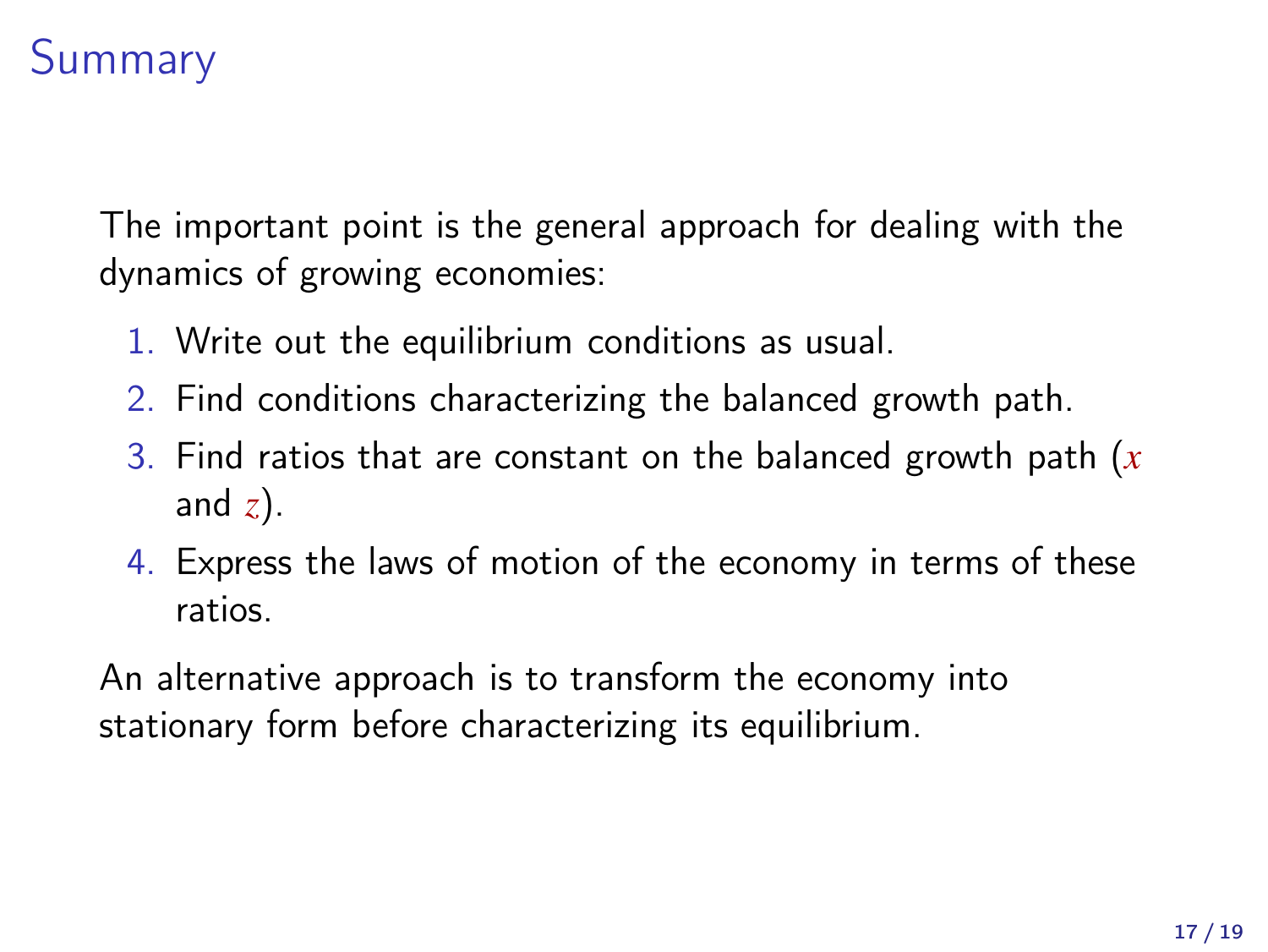# Reading

▶ Acemoglu (2009), ch. 11. ▶ Krusell (2014), ch. 8.